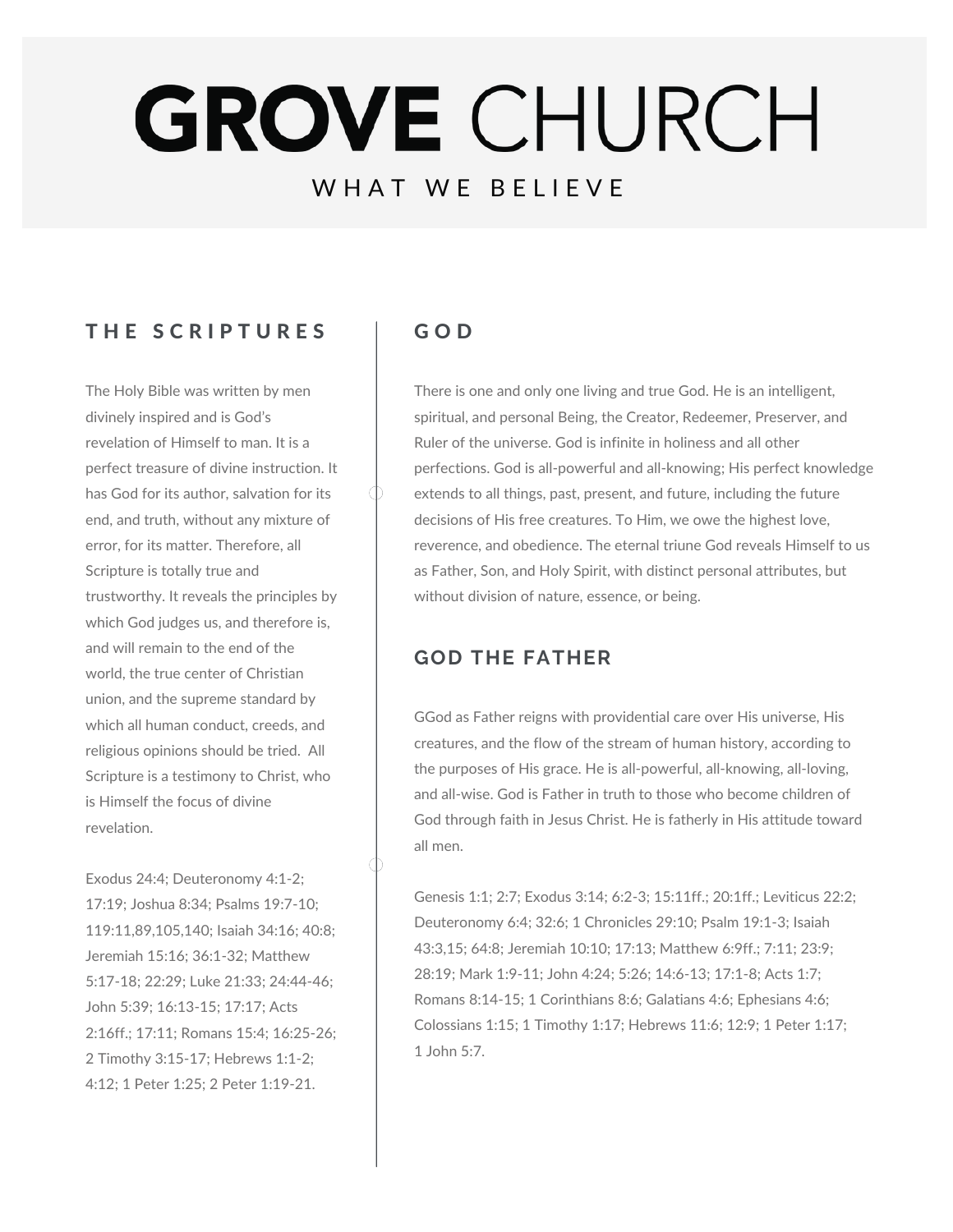# **GROVE CHURCH**

### WHAT WF RFIIFVF

#### M A N

Man is the special creation of God, made in His own image. He created them male and female as the crowning work of His creation. The gift of gender is thus part of the goodness of God's creation. In the beginning man was innocent of sin and was endowed by his Creator with freedom of choice. By his free choice man sinned against God and brought sin into the human race. Through the temptation of Satan, man transgressed the command of God, and fell from his original innocence, whereby his posterity inherited a nature and an environment inclined toward sin. Therefore, as soon as they are capable of moral action, they become transgressors and are under condemnation. Only the grace of God can bring man into His holy fellowship and enable man to fulfill the creative purpose of God. The sacredness of human personality is evident in that God created man in His own image, and in that Christ died for man; therefore, every person of every race possesses full dignity and is worthy of respect and Christian love.

Genesis 1:26-30; 2:5,7,18-22; 3; 9:6; Psalms 1; 8:3-6; 32:1-5; 51:5; Isaiah 6:5; Jeremiah 17:5; Matthew 16:26; Acts 17:26- 31; Romans 1:19-32; 3:10-18,23; 5:6,12,19; 6:6; 7:14-25; 8:14-18,29; 1 Corinthians 1:21-31; 15:19,21-22; Ephesians 2:1-22; Colossians 1:21-22; 3:9- 11.

#### GOD THE SON

CChrist is the eternal Son of God. In His incarnation as Jesus Christ, He was conceived of the Holy Spirit and born of the virgin Mary. Jesus perfectly revealed and did the will of God, taking upon Himself human nature with its demands and necessities and identifying Himself completely with mankind yet without sin. He honored the divine law by His personal obedience, and in His substitutionary death on the cross He made provision for the redemption of men from sin. He was raised from the dead with a glorified body and appeared to His disciples as the person who was with them before His crucifixion. He ascended into heaven and is now exalted at the right hand of God where He is the One Mediator, fully God, fully man, in whose Person is effected the reconciliation between God and man. He will return in power and glory to judge the world and to consummate His redemptive mission. He now dwells in all believers as the living and ever-present Lord.

Genesis 18:1ff.; Psalms 2:7ff.; 110:1ff.; Isaiah 7:14; 53; Matthew 1:18-23; 3:17; 8:29; 11:27; 14:33; 16:16,27; 17:5; 27; 28:1-6,19; Mark 1:1; 3:11; Luke 1:35; 4:41; 22:70; 24:46; John 1:1-18,29; 10:30,38; 11:25-27; 12:44-50; 14:7-11; 16:15-16,28; 17:1-5, 21-22; 20:1-20,28; Acts 1:9; 2:22-24; 7:55-56; 9:4-5,20; Romans 1:3-4; 3:23-26; 5:6-21; 8:1-3,34; 10:4; 1 Corinthians 1:30; 2:2; 8:6; 15:1-8,24-28; 2 Corinthians 5:19-21; 8:9; Galatians 4:4-5; Ephesians 1:20; 3:11; 4:7-10; Philippians 2:5-11; Colossians 1:13-22; 2:9; 1 Thessalonians 4:14- 18; 1 Timothy 2:5-6; 3:16; Titus 2:13-14; Hebrews 1:1-3; 4:14-15; 7:14-28; 9:12-15,24-28; 12:2; 13:8; 1 Peter 2:21-25; 3:22; 1 John 1:7-9; 3:2; 4:14-15; 5:9; 2 John 7-9; Revelation 1:13-16; 5:9-14; 12:10-11; 13:8; 19:16.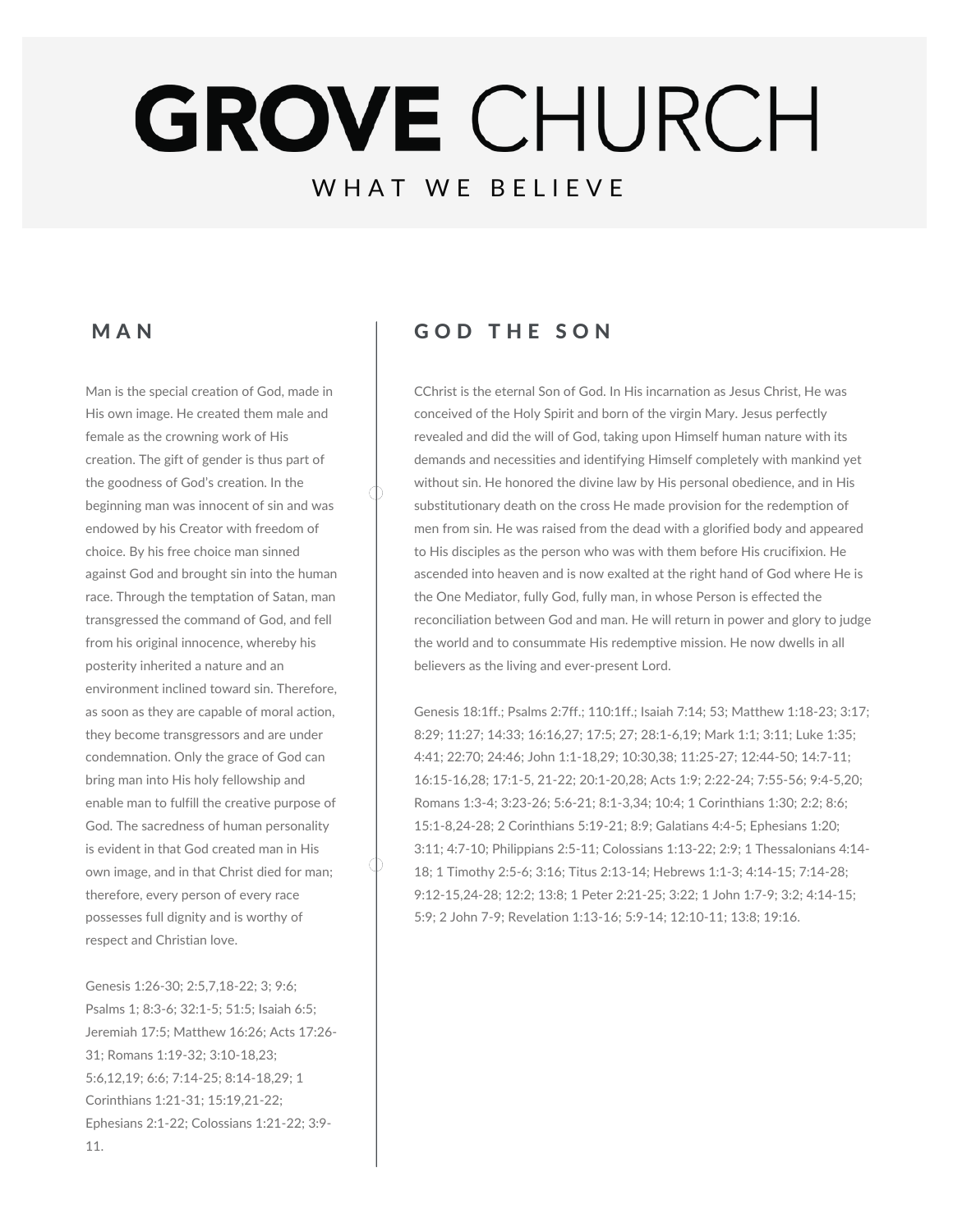### THE CHURCH

A New Testament church of the Lord Jesus Christ is an autonomous local congregation of baptized believers, associated by covenant in the faith and fellowship of the Gospel, observing the two ordinances of Christ, governed by His laws, exercising the gifts, rights, and privileges invested in them by His Word, and seeking to extend the Gospel to the ends of the earth. Each congregation operates under the Lordship of Christ through democratic processes. In such a congregation, each member is responsible and accountable to Christ as Lord. Its servant leaders are pastors and deacons. While both men and women are gifted for service in the church, the offices of pastors and deacons are limited to men as qualified by Scripture.

The New Testament speaks also of the church as the Body of Christ, which includes all of the redeemed from all the ages, believers from every tribe, tongue, people, and nation.

Matthew 16:15-19; 18:15-20; Acts 2:41- 42,47; 5:11-14; 6:3-6; 13:1-3; 14:23,27; 15:1-30; 16:5; 20:28; Romans 1:7; 1 Corinthians 1:2; 3:16; 5:4-5; 7:17; 9:13-14; 12; Ephesians 1:22-23; 2:19-22; 3:8-11,21; 5:22-32; Philippians 1:1; Colossians 1:18; 1 Timothy 2:9-14; 3:1-15; 4:14; Hebrews 11:39-40; 1 Peter 5:1-4; Revelation 2-3; 21:2-3.

#### GOD THE HOLY SPIRIT

The Holy Spirit is the Spirit of God, fully divine. He inspired holy men of old to write the Scriptures. Through illumination He enables men to understand truth. He exalts Christ. He convicts men of sin, of righteousness, and of judgment. He calls men to the Savior, and effects regeneration. At the moment of regeneration, He baptizes every believer into the Body of Christ. He cultivates Christian character, comforts believers, and bestows the spiritual gifts by which they serve God through His church. He seals the believer unto the day of final redemption. His presence in the Christian is the guarantee that God will bring the believer into the fullness of the stature of Christ. He enlightens and empowers the believer and the church in worship, evangelism, and service.

Genesis 1:2; Judges 14:6; Job 26:13; Psalms 51:11; 139:7ff.; Isaiah 61:1-3; Joel 2:28-32; Matthew 1:18; 3:16; 4:1; 12:28-32; 28:19; Mark 1:10,12; Luke 1:35; 4:1,18-19; 11:13; 12:12; 24:49; John 4:24; 14:16-17,26; 15:26; 16:7-14; Acts 1:8; 2:1-4,38; 4:31; 5:3; 6:3; 7:55; 8:17,39; 10:44; 13:2; 15:28; 16:6; 19:1-6; Romans 8:9-11,14-16,26-27; 1 Corinthians 2:10-14; 3:16; 12:3-11,13; Galatians 4:6; Ephesians 1:13-14; 4:30; 5:18; 1 Thessalonians 5:19; 1 Timothy 3:16; 4:1; 2 Timothy 1:14; 3:16; Hebrews 9:8,14; 2 Peter 1:21; 1 John 4:13; 5:6-7; Revelation 1:10; 22:17.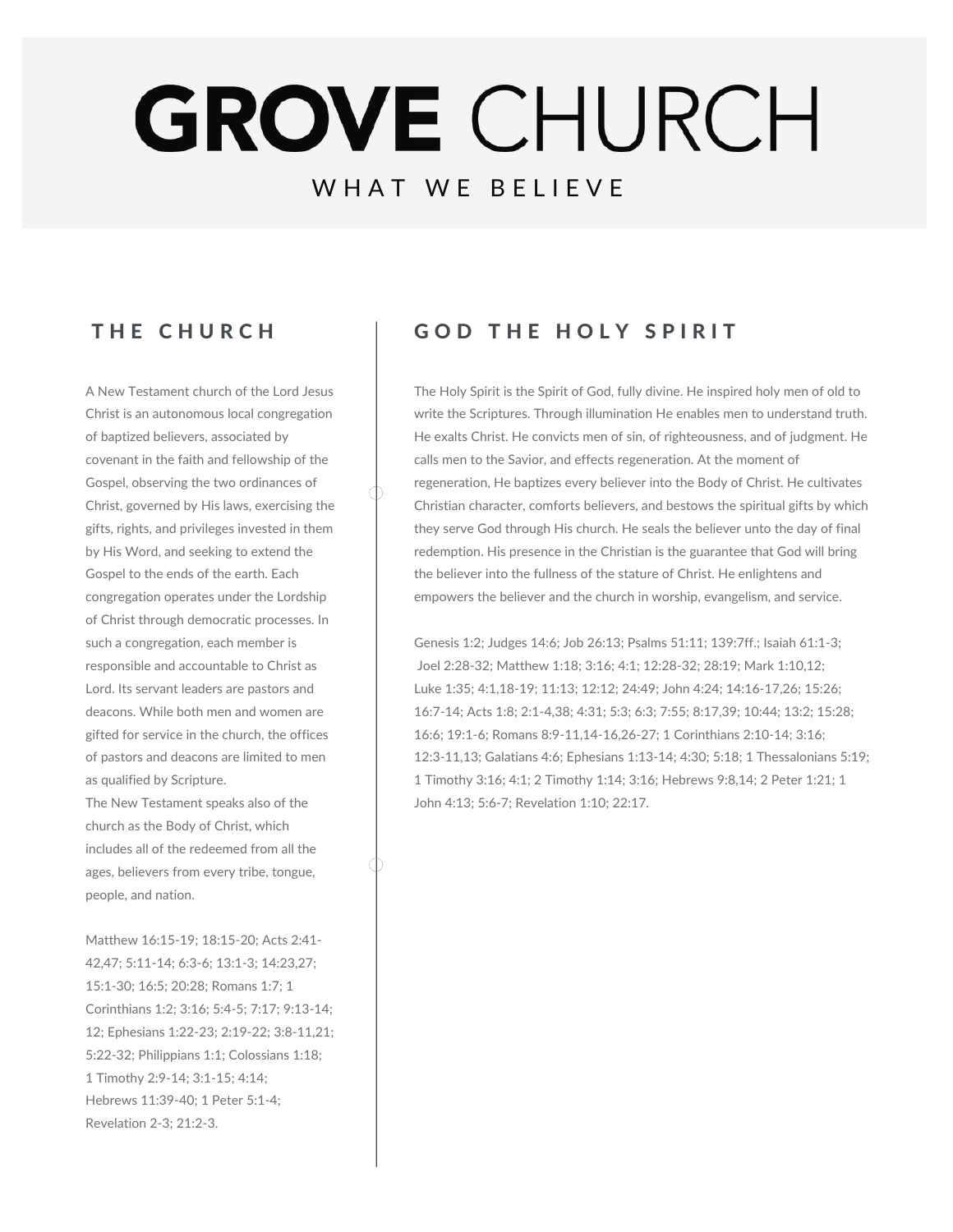### SALVATION

Salvation involves the redemption of the whole man, and it is offered freely to all who accept Jesus Christ as Lord and Savior, who by His own blood obtained eternal redemption for the believer. In its broadest sense, salvation includes regeneration, justification, sanctification, and glorification. There is no salvation apart from personal faith in Jesus Christ as Lord.

Regeneration: Regeneration, or the new birth, is a work of God's grace whereby believers become new creatures in Christ Jesus. It is a change of heart wrought by the Holy Spirit through conviction of sin, to which the sinner responds in repentance toward God and faith in the Lord Jesus Christ. Repentance and faith are inseparable experiences of grace.

 $\bigcap$ 

Repentance is a genuine turning from sin toward God. Faith is the acceptance of Jesus Christ and commitment of the entire personality of the believer to Him as Lord and Savior.

Justification: Justification is God's gracious and full acquittal upon principles of His righteousness of all sinners who repent and believe in Christ. Justification brings the believer unto a relationship of peace and favor with God.

Sanctification: Sanctification is the experience, beginning in regeneration, by which the believer is set apart to God's purposes, and is enabled to progress toward moral and spiritual maturity through the presence and power of the Holy Spirit dwelling in him. Growth in grace should continue throughout the regenerate person's life.

**Glorification:** Glorification is the culmination of salvation and is the final blessed and abiding state of the redeemed.

Genesis 3:15; Exodus 3:14-17; 6:2-8; Matthew 1:21; 4:17; 16:21-26; 27:22-28:6; Luke 1:68-69; 2:28-32; John 1:11-14,29; 3:3-21,36; 5:24; 10:9,28-29; 15:1-16; 17:17; Acts 2:21; 4:12; 15:11; 16:30-31; 17:30-31; 20:32; Romans 1:16-18; 2:4; 3:23-25; 4:3ff.; 5:8-10; 6:1-23; 8:1-18,29-39; 10:9-10,13; 13:11-14; 1 Corinthians 1:18,30; 6:19-20; 15:10; 2 Corinthians 5:17-20; Galatians 2:20; 3:13; 5:22-25; 6:15; Ephesians 1:7; 2:8-22; 4:11-16; Philippians 2:12-13; Colossians 1:9-22; 3:1ff.; 1 Thessalonians 5:23-24; 2 Timothy 1:12; Titus 2:11-14; Hebrews 2:1-3; 5:8-9; 9:24-28; 11:1-12:8,14; James 2:14-26; 1 Peter 1:2-23; 1 John 1:6-2:11; Revelation 3:20; 21:1-22:5.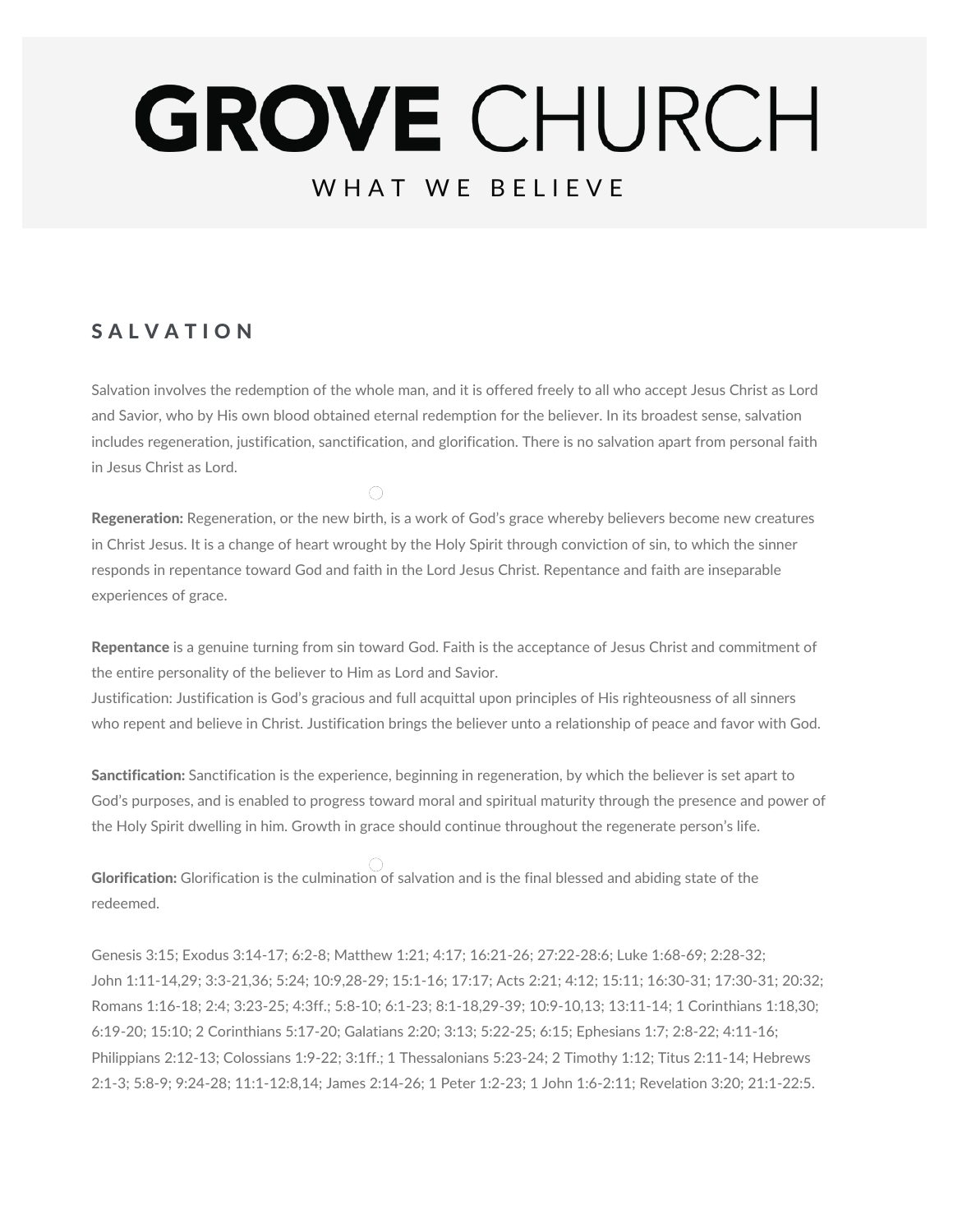### ORDINANCES OF THE CHURCH

Baptism and the Lord's Supper: Christian baptism is the immersion of a believer in water in the name of the Father, the Son, and the Holy Spirit. It is an act of obedience symbolizing the believer's faith in a crucified, buried, and risen Savior, the believer's death to sin, the burial of the old life, and the resurrection to walk in newness of life in Christ Jesus. It is a testimony to his faith in the final resurrection of the dead.

The Lord's Supper is a symbolic act of obedience whereby Members of the church, through partaking of the bread and the fruit of the vine, memorialize the death of the Redeemer and anticipate His second coming.

Matthew 3:13-17; 26:26-30; 28:19-20; Mark 1:9-11; 14:22-26; Luke 3:21-22; 22:19-20; John 3:23; Acts 2:41-42; 8:35-39; 16:30-33; 20:7; Romans 6:3-5; 1 Corinthians 10:16,21; 11:23-29; Colossians 2:12.

The Lord's Day: The first day of the week is the Lord's Day. It is a Christian institution for regular observance. It commemorates the resurrection of Christ from the dead and should include exercises of worship and spiritual devotion, both public and private. Activities on the Lord's Day should be commensurate with the Christian's conscience under the Lordship of Jesus Christ.

Exodus 20:8-11; Matthew 12:1-12; 28:1ff.; Mark 2:27-28; 16:1-7; Luke 24:1-3,33-36; John 4:21-24; 20:1,19-28; Acts 20:7; Romans 14:5-10; 1 Corinthians 16:1-2; Colossians 2:16; 3:16; Revelation 1:10.

 $\bigcirc$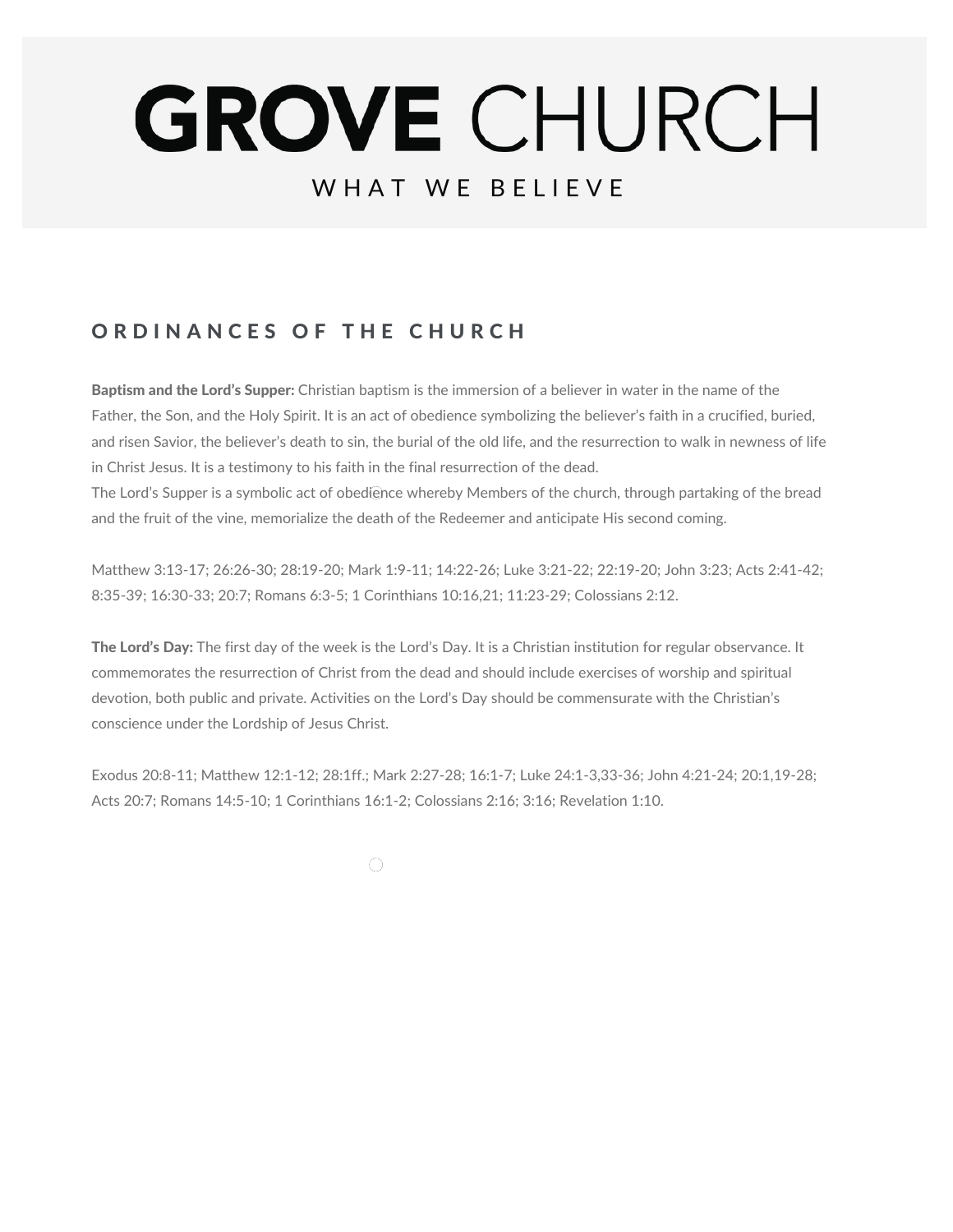### THE FAMILY

God has ordained the family as the foundational institution of human society. It is composed of persons related to one another by marriage, blood, or adoption.

Marriage is the uniting of one man and one woman in covenant commitment for a lifetime. It is God's unique gift in order to reveal the union between Christ and His church and to provide for the man and the woman in marriage the framework for intimate companionship, the channel of sexual expression according to biblical standards, and the means for procreation of the human race.

The husband and wife are of equal worth before God, since both are created in God's image. The marriage relationship models the way God relates to His people. A husband is to love his wife as Christ loved the church. He has the God-given responsibility to provide for, to protect, and to lead his family. A wife is to submit herself graciously to the servant leadership of her husband even as the church willingly submits to the headship of Christ. She, being in the image of God as is her husband and is thus equal to him, has the God-given responsibility to respect her husband and to serve as his helper in managing the household and nurturing the next generation.

Children, from the moment of conception, are a blessing and heritage from the Lord. Parents are to demonstrate to their children God's pattern for marriage. Parents are to teach their children spiritual and moral values, and to lead them, through consistent lifestyle example and loving discipline, to make choices based on biblical truth. Children are to honor and obey their parents. ∩

Genesis 1:26-28; 2:15-25; 3:1-20; Exodus 20:12; Deuteronomy 6:4-9; Joshua 24:15; 1 Samuel 1:26-28; Psalms 51:5; 78:1-8; 127; 128; 139:13-16; Proverbs 1:8; 5:15-20; 6:20-22; 12:4; 13:24; 14:1; 17:6; 18:22; 22:6,15; 23:13-14; 24:3; 29:15,17; 31:10-31; Ecclesiastes 4:9-12; 9:9; Malachi 2:14-16; Matthew 5:31-32; 18:2-5; 19:3-9; Mark 10:6-12; Romans 1:18-32; 1 Corinthians 7:1-16; Ephesians 5:21-33; 6:1-4; Colossians 3:18-21; 1 Timothy 5:8,14; 2 Timothy 1:3-5; Titus 2:3-5; Hebrews 13:4; 1 Peter 3:1-7.